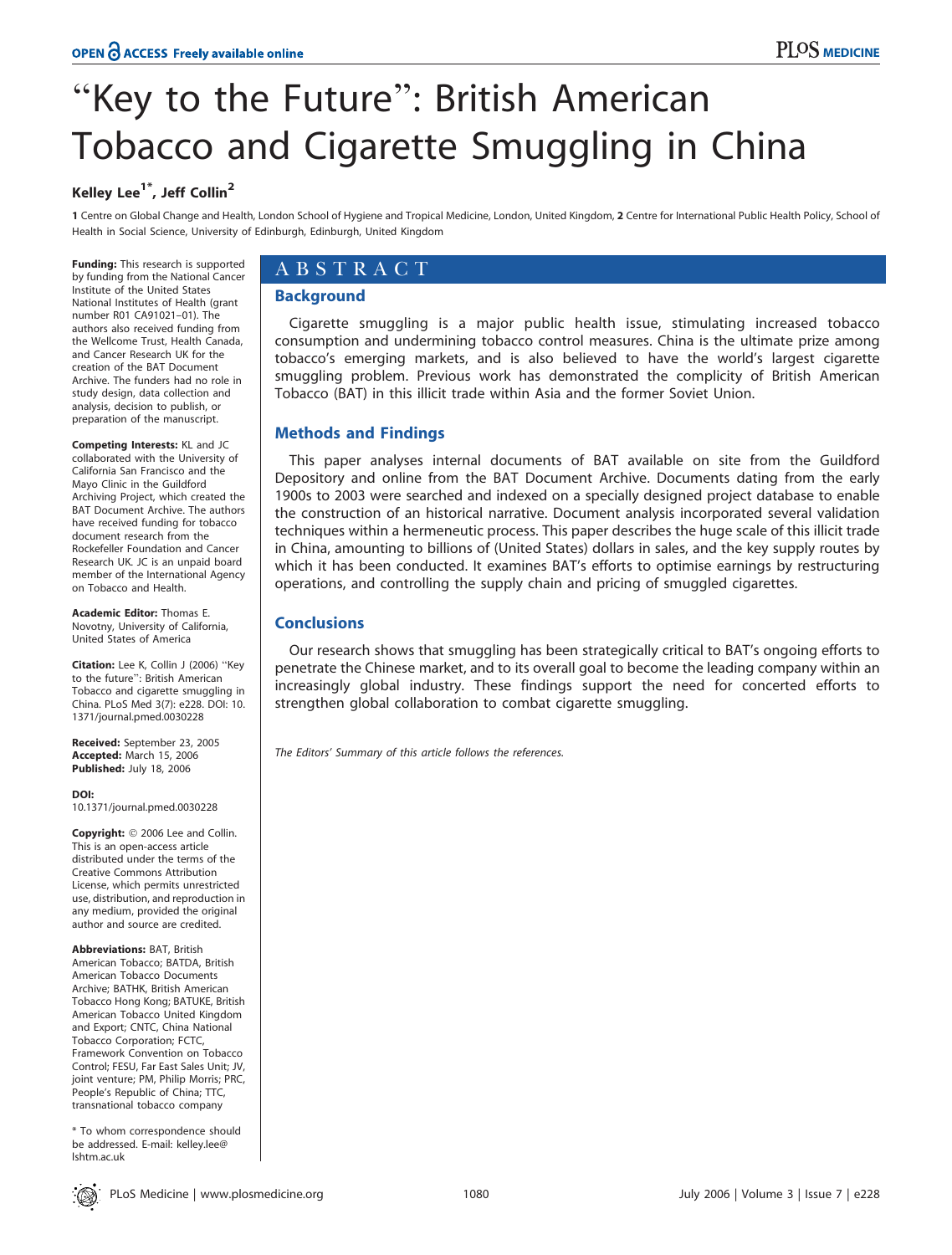#### Introduction

Cigarette smuggling has emerged as a critical public health issue. As well as being the source of huge losses in government revenues, smuggling makes cigarettes more affordable, thus stimulating consumption and undermining control measures, most notably among youth and low-income consumers [1,2]. The illicit trade in tobacco is served by three broad categories of supply, namely, counterfeiting, bootlegging, and largescale smuggling. This paper focuses on large-scale smuggling of cigarettes and other tobacco products that circumvent tax regimes, which accounts for the vast majority of cigarettes smuggled globally [1]. Recent estimates suggest that the trade in smuggled cigarettes accounts for around 6%–8% of global consumption [3] and around one-quarter of total exports [4]. The centrality of provisions to combat smuggling within the World Health Organization's Framework Convention on Tobacco Control (FCTC) [5] indicate recognition of this worldwide problem.

Tobacco industry documents, released following litigation in the United States, have demonstrated the complicity of British American Tobacco (BAT) in large-scale smuggling [6]. Whereas previous work has illustrated the strategic importance of smuggling to BAT's expansion in Asia [7] and the former Soviet Union [8], this paper offers the first detailed analysis of corporate involvement in contraband to one country. The significance of this work is enhanced by China's status as the world's largest cigarette market, comprising 350 million smokers and one-third of cigarettes smoked [9]. So far dominated by domestic producers, China is seen as the "ultimate prize" [10] among the world's emerging tobacco markets because of a potentially huge demand for foreign brands.

China has long been recognised as also having ''possibly the largest cigarette smuggling problem in the world'' [11]. Legal imports of foreign cigarettes comprise about 3% of the 1.7 trillion  $(1.7 \times 10^{12})$  stick market. However, up to 50 billion (5  $\times$  10<sup>10</sup>) foreign cigarettes were believed to be entering the country illegally each year by the late 1990s [11–13]. In recent years, Chinese government efforts to crack down on smuggling activities, and recover some of the US\$1.8 billion in lost tax revenue annually [12], have led to the strengthening of the General Administration of Customs, including administrative and criminal penalties for smuggling [14]. While there have been criminal prosecutions of some individuals and widely reported media accounts of this illicit trade [6,15], scholarly research on the role of tobacco companies remains limited. Using evidence from internal documents of the tobacco industry, this paper begins by describing the huge scale of this illicit trade and the key supply routes by which it has been conducted. It examines BAT's efforts to optimise earnings by restructuring operations and controlling the supply chain (how cigarettes are manufactured and legally exported, are handled by various ''agents'' or middlemen, and then sold illicitly as contraband) and the pricing of smuggled cigarettes. Indeed, documents produced in litigation demonstrate that smuggling has been strategically critical to BAT's ongoing efforts to penetrate the Chinese market, the ''key to the future'' [16] in BAT's overall goal to become the leading company within an increasingly global industry.

#### Methods

This paper is based on analysis of documents dating between the early 1900s and 2003 from the BAT Depository in Guildford, United Kingdom. The broad strengths and limitations of tobacco industry documents as a data source [17,18], their application to the specific issue of smuggling [7], and the distinctive value of, and problems posed by, the Guildford Depository [19,20] have been previously described. Research for this paper was based on an iterative search strategy, commencing with searching the depository's crude file index in 2003 using the keywords China, Chinese, PRC (People's Republic of China), Sino\*, Peking/Beijing, Shanghai, Canton/Guangdong, CNTC (China National Tobacco Corporation), and Hong Kong. A total of 210 files were identified and reviewed. This search was then supplemented by similar searches between October 2004 and September 2005 of the BAT Documents Archive (BATDA) Web site containing Guildford and additional BAT-related documents dating to 2003, exploiting the increasing online availability of BAT documents [20]. Documents used in this analysis date from 1983–1999.

BATDA also enabled advanced Boolean searches via combined keywords, including well-recognised euphemisms for smuggling defined within BAT documents ([21,22]; available as Text S1 and S2, respectively), such as ''transit'', "general trade" ( "GT"), "duty not paid" ( "DNP"), and "free market" [7]. A total of 2,594 online documents were reviewed. From both on site and online sources, 882 relevant documents on China and 2,502 on Hong Kong were indexed on a specially designed project database to enable the construction of an historical narrative. Document analysis incorporated several validation techniques within a hermeneutic process [23], including corroboration of interpretation between authors and attempted triangulation of findings via trade publications, newspaper articles, academic journals, and other secondary sources.

### Results

#### Circumventing Barriers to Market Entry

The Chinese tobacco market remained closed to foreign companies for more than three decades, but in the late 1970s the ''open door'' policy reintroduced potential access to this market. Confronted with tight import quotas and high tariffs, however, transnational tobacco companies (TTCs) made limited progress in the world's largest market via legal trade [24]. Under Chinese law, the State Tobacco Monopoly Administration is the sole agency allowed to trade in tobacco. A special agency under the State Tobacco Monopoly Administration runs all imports and exports of tobacco leaf and cigarettes. No individuals, state, or private enterprises are permitted to engage in this trade. State permits or licenses are needed for all imports, which are subject to tariffs. By the late 1980s, quantities of smuggled cigarettes confiscated rose markedly, although they represented only a fraction of the total contraband, estimated at 5%–10% of China's annual production. Between 1988 and 1992, 26,100 million sticks were seized by customs officials [25]. In 1998, Premier Zhu Rongji initiated a national anti-smuggling campaign, resulting in regular seizures of millions of sticks [11,26,27].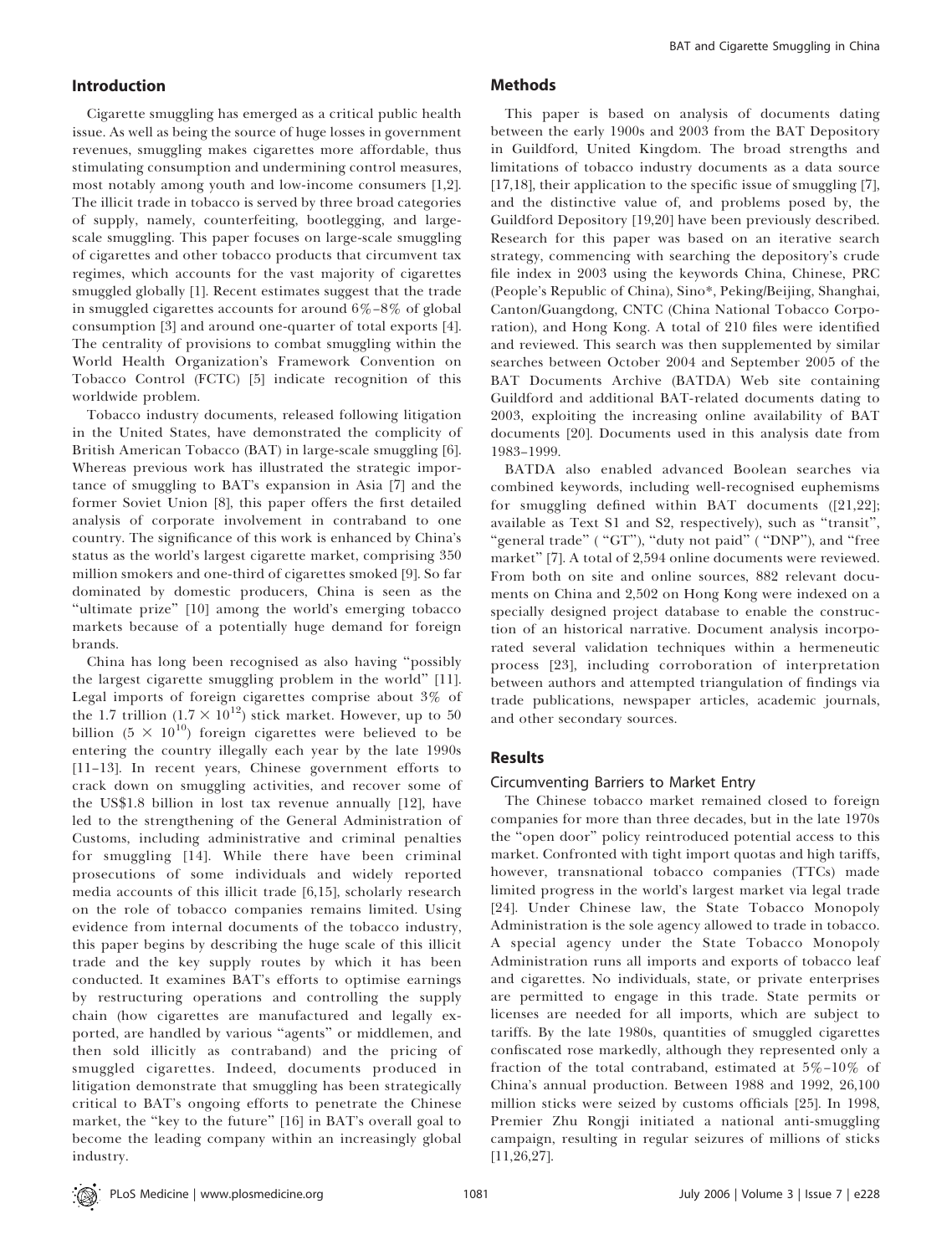Within this context, industry documents suggest large-scale smuggling of foreign cigarettes into China to circumvent barriers to market access. Official trade figures and other documents cite levels of legal imports, subject to State Tobacco Monopoly Administration quotas and tariffs (180% in 1985) and sold by licensed retailers, duty-free shops, and so-called friendship stores largely frequented by foreign visitors. Comparing official data for selected years, which represent imports by all TTCs, to BAT's sales figures to China reveals dramatic discrepancies (Table 1). For example, during 1990, official imports from all TTCs totalled 10.5 billion sticks, whereas BAT documents describe company exports to China of over 20.3 billion sticks. The company recognised this trade as ''one of the larger profit centres in BAT Industries'' [28], with 25% of BAT's profits coming "from transit trade to China" [29].

The difficulty in accounting for such discrepancies is evident in a numbered list of questions and answers prepared by BAT's corporate communications department to prepare staff for answering potential questions about the proposed restructuring of BAT operations in China (discussed below). While direct questions about smuggling were answered with claims that high taxation caused such activity—a commonly recited argument unsupported by independent empirical evidence [1,2,30]—no response was offered regarding the divergence between Chinese and BAT import figures:

11. Are you aware that cigarettes are smuggled into some Far East markets, particularly China

A. Yes! We are aware cigarettes are smuggled in some parts of the world. This is usually a result of tax differentials, providing an incentive for some to trade illegally in our products. We are opposed to such activities because they have an adverse impact on our legitimate sales...

15. How do you explain the differences in figures quoted by your company (M Broughton presentation) regarding exports to China and officially published figures by the government of PRC?

A. [31]

## Restructuring to ''exploit opportunities for the sale of BAT Group products to private traders selling into China'' [32]

Control of the contraband supply chain was essential to optimise BAT sales within different markets, and to avoid unwanted attention from customs and excise officials [33]. BAT initiated a restructuring of its China and Hong Kong operations in 1990 ''to improve the effectiveness of the Group's penetration of the China market'' [34]. Problems over supply routes (see Protocol S1 for detailed discussion of supply routes for smuggled cigarettes) were seen to require stronger central management of the export trade:

The reasons for transferring the business from Hong Kong to UK include the increasing need to control centrally the distribution and sourcing of the Group's international brands [35].

The impending handover of Hong Kong to Chinese rule in 1997 was a particular concern. BAT Hong Kong (BATHK) was responsible for the Hong Kong and Macau domestic markets, Table 1. Official Chinese Imports and Cited BAT Exports to China for Selected Years between 1982 and 2000

| Year | <b>Total Official Imports</b><br>(Millions of Sticks) | <b>Exports Cited in</b><br><b>BAT Documents</b> |                                                                                                                                                      |
|------|-------------------------------------------------------|-------------------------------------------------|------------------------------------------------------------------------------------------------------------------------------------------------------|
|      |                                                       | Millions<br>of Sticks                           | Context                                                                                                                                              |
| 1982 | 202 [88]                                              | 811                                             | Total sales of BAT brands made<br>in Hong Kong, or shipped by<br>the brand owners through<br>Hong Kong, into the southern<br>provinces of China [89] |
| 1984 | 547.7 [88]                                            | 2,653                                           | For BATHK (China) [90]                                                                                                                               |
| 1985 | 433 [88]                                              | 6,101                                           | Total volume [90]                                                                                                                                    |
| 1990 | 10,551 [91]                                           | 20,300                                          | Total volume [92]                                                                                                                                    |
| 1994 | $9,000$ [25]                                          | 46,290                                          | Total planned volume [93]                                                                                                                            |
| 1995 | 26,372 [91]                                           | 39,700                                          | Forecast sales [92]                                                                                                                                  |
| 1996 | 17,960 [94]                                           | 21,297.8                                        | State Express 555 sales [95]                                                                                                                         |
|      |                                                       | 2,852.8                                         | Kent sales [95]                                                                                                                                      |
|      |                                                       | 17,691.7                                        | Hilton sales [95]                                                                                                                                    |
|      |                                                       | 230.8                                           | John Player Gold Leaf sales [95]                                                                                                                     |
| 2000 | 25,353 [91]                                           | 39,700                                          | Forecast sales [96]                                                                                                                                  |
| 2003 | 1,878 [97]                                            | 107,245                                         | [98]                                                                                                                                                 |
| 2004 | 2,134 [97]                                            | 113,919                                         | [98]                                                                                                                                                 |

DOI: 10.1371/journal.pmed.0030228.t001

as well as what is described as ''combined exports'' to China. Sales to China in 1991 accounted for ''the largest part of the [BATHK] business...representing approximately 92% of the total'' [36]. The existing structure of BAT operations in the region was seen as unsatisfactory by David Leach (Project Co-Ordinator, Far East Sales Unit [FESU], BATHK):

There is inadequate segregation of the management of the various markets currently served by BAT HK, marketing activities are inadequately co-ordinated and the structure is insufficiently flexible to respond to changes which may occur in the lead up to 1997 [36].

Reorganisation was seen as necessary to facilitate further expansion of the contraband trade across Asia. As Roy Salter (Group Planning Coordinator, BAT Industries) wrote, ''Opportunities will emerge for sales to traders dealing in other markets, e.g. Thailand, possibly in conflict with established BATUKE [BAT United Kingdom and Export] and B&W [Brown and Williamson] agents, such as SUTL [Singapura United Tobacco Limited]'' [37].

In 1990, a report was commissioned from consultancy firm Griffiths Management Limited to develop management and corporate structures that would provide BAT ''with a competitive advantage over other international manufacturers'' [38] in China. The subsequent report envisaged a 3 fold division of responsibility. First, BATHK would be restricted ''to manufacturing and selling in the [Hong Kong] domestic market and to manufacturing under contract for other markets as required'' [39]. Second, BAT China would be established, with responsibility for ''direct [legal] imports to China, for managing the relationship with CNTC and for establishing a strong presence for BAT brands within the China market'' [39].

The proposed restructuring would be completed with the creation of ''an offshore company...domiciled in the UK'' to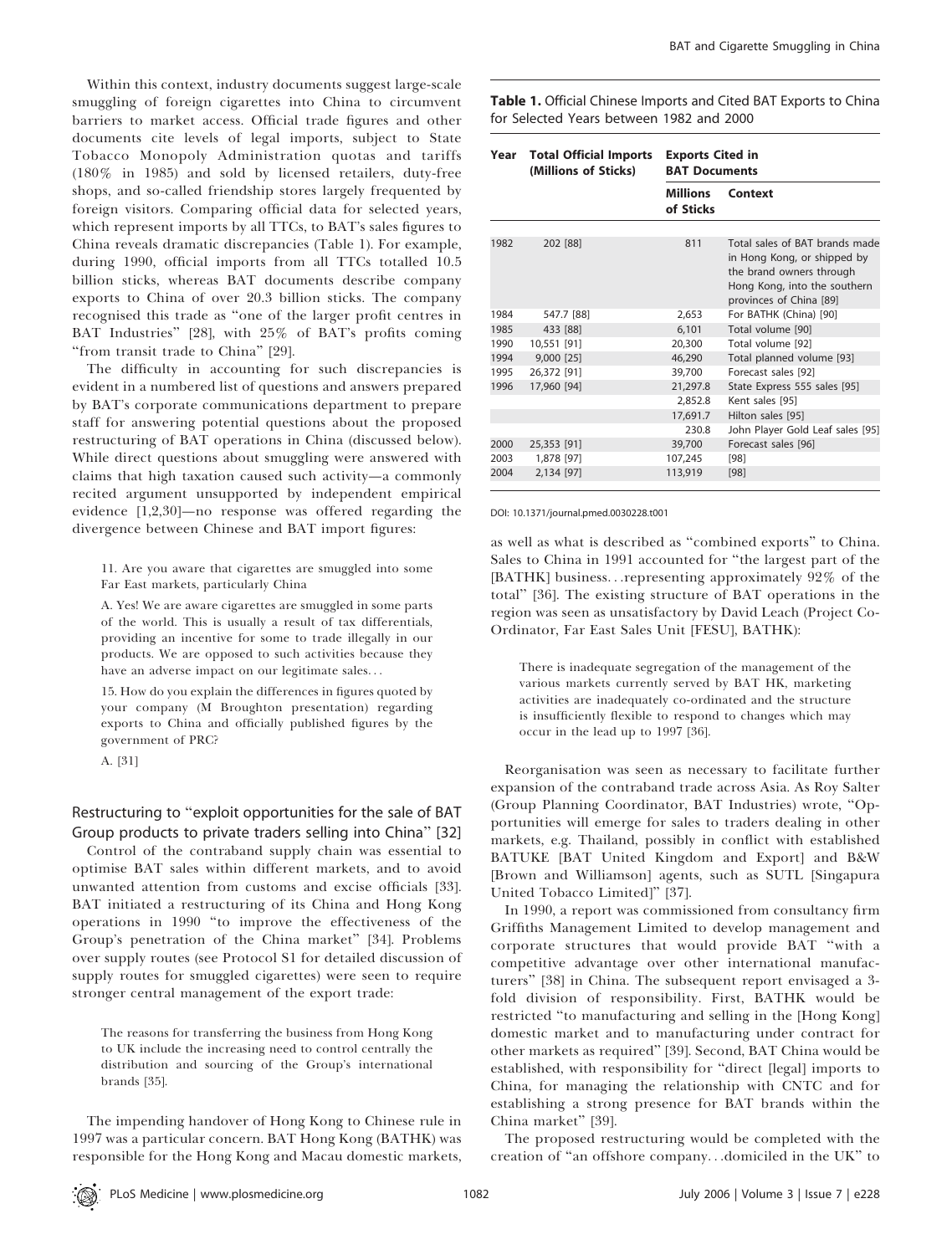

Figure 1. Planned Restructuring of BAT Operations to Separate Supply of "Independent Distributors" to China Source: British American Tobacco Documents Archive. Available: http://bat.library.ucsf.edu/pageview?a=img&tid=fm41a99&total=2. Accessed 19 June 2006.

DOI: 10.1371/journal.pmed.0030228.g001

handle ''selling to trading organisations supplying China and other adjacent markets''. The offshore company was provisionally named BAT Distribution, and later referred to as International Tobacco (Overseas) Limited, and the report was explicit in the description of its proposed remit:

The transit trade for China, Taiwan and elsewhere in Asia should be undertaken by BAT Distribution Limited, incorporated in a tax haven of choice, probably UK. It could be owned by BAT Industries or whatever other company BAT Group prefers.

BAT Distribution should be little more than a brassplate company with very low overhead and the flexibility to establish branch offices wherever the transit traders move [38].

The primary objective of this complex model was to provide an operational divide between legal and illegal trade while, critically, ensuring clear oversight and control:

BAT Distribution is set up to enable BATHK to effect a formal separation of its transit from its official trade by transferring the transit trade to this company. BAT Distribution activities remain fully controlled by the BAT China Group (and not any of its subsidiaries) but structurally and formally, BAT Distribution is owned elsewhere in the BAT Group in a tax haven [40].

The strategic need for this separation is reaffirmed by BAT executives in discussing procedures for handling orders, invoicing, payment, and supply [41]. The need for the contraband trade to be carried out ''on an arms-length basis'' [42], which "removes BAT HK as an intermediary" [42], was

particularly noted. The company would ''seek to identify trading organisations which might have the potential to function in a way similar to that of SUTL [Singapura United Tobacco Limited]'' [39]. The Griffiths report distinguished this approach from what it termed ''the Philip Morris model'', seen as reducing both profitability and control over the transit trade, while noting that the proposed approach would not reduce BAT's ability to ''pretend ignorance'' of complicity in transit:

It has also been suggested that the Philip Morris model be adopted which places an intermediary between Philip Morris Asia and the transit traders. We have two objections. First the transit trade still originates with Philip Morris Asia and is controlled by that company. That is similar to the present situation with BATHK except for the intermediary. The second objection is that the intermediary adds another level of profit absorption and is harder to control than a dedicated group company. The apparent distancing has little effect since the business is transit trade. All the customers BATHK deals with are legitimate, properly incorporated businesses. Provided this remains the case the BAT Group can pretend ignorance that its cigarettes are being distributed through the transit trade as much and as justifiably as Philip Morris can [38].

Figure 1 illustrates the planned restructuring of BAT's China operations, with the contraband trade to be carried out via ''exporters'' under the responsibility of an ''independent distributor''.

This proposed restructuring was submitted to BAT Chairman Sir Patrick Sheehy in March 1991 by former Chairman Barry Bramley, with the reported support of future Chairman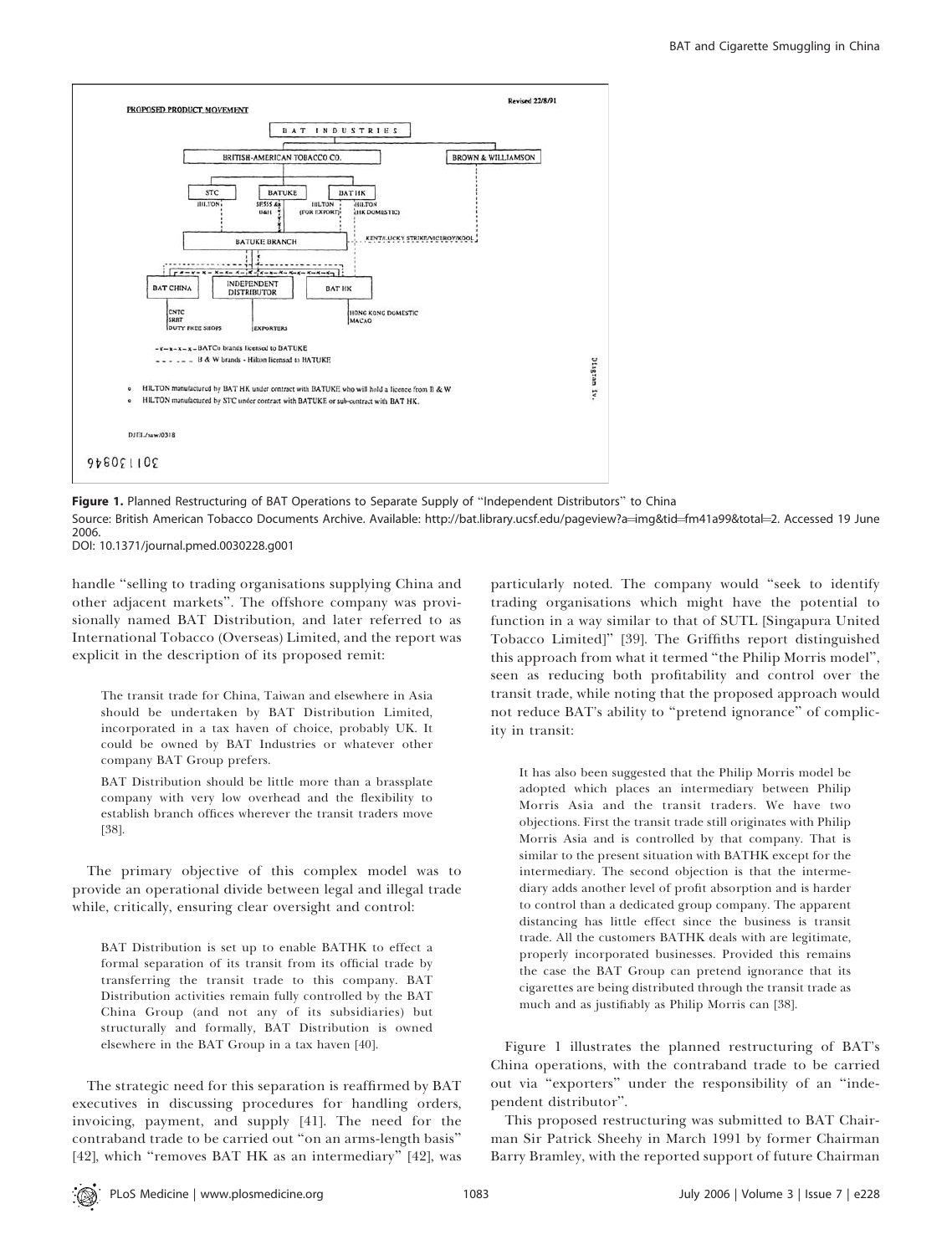Martin Broughton. The paper recommended that BAT Distribution be established with the following responsibilities:

(a) To manage and to exploit opportunities for the sale of BAT Group products to private traders selling into the China, and adjacent general trade markets, in a regulated manner, (effectively replacing the current role of BAT(HK)).

(b) Identification of new trading organisations with the potential to supply China and adjacent markets.

(c) To ensure the efficient distribution within the China markets of duty free BAT products [32].

Sheehy and fellow directors approved the reorganisation in April 1991, with BAT Distribution more discretely referred to as ''responsible for sales to trading organisations supplying China and other adjacent territories'' [34].

The planned reorganisation was then reviewed by in-house staff and Price Waterhouse in terms of the complex tax implications for BAT. Senior management sought to identify the optimal location of the three proposed companies to minimise tax liability, noting the ''risk that the [UK] Inland Revenue may examine the operation carefully as a result of the overall reduced taxable profits'' [37].

Given such considerations, a revised restructuring proposal, written by project co-ordinator David Leach and supported by Bramley and BAT Far East Director (now Chief Executive) Paul Adams, was submitted in November 1991 [43]. This proposal advanced a simplified model under which ''the role of servicing the China market and Hong Kong exports will be taken over by two new organisations, BAT China and a Far East Sales Unit (FESU) attached to BATUKE''. BAT China was to be wholly owned by BAT and have ''responsibility for sales of cigarettes to China National Tobacco Corporation, Sino Russian Border Trade (SRBT) and China Duty Free Shops as well as relations between the BAT Group and the Government of PRC''. The FESU, headed by Adams, was to assume the role previously envisaged for BAT Distribution:

FESU, a Division of BATUKE, set up in the UK to coordinate the export business currently serviced by BAT HK, and to administer product invoicing and supply from the manufacturers to BAT China, BAT HK and independent distributors. This unit, which will be managed as a profit centre, will be responsible for co-ordinating sales forecasts, arranging contract manufacture and ensuring shipments are made in accordance with schedules [43].

This arrangement would enable the group to take advantage of the UK's lower corporate tax rates [43], and facilitate central control over China operations. In 1992, total volumes shipped by the FESU to China were 22,889 million sticks, projected to increase to 31,634 million sticks (turnover of US\$676.6 million) by 1994 [44]. As part of an overall restructuring of BAT operations the FESU was renamed Asia Pacific North in 1993, and then subsequently absorbed under the so-called Project Battalion into the newly formed Asia Pacific Regional Business Unit [45].

In seeking to further ''disassociate BAT China from the export business'' and establish a ''structure appropriate for the return of Hong Kong to Chinese control in 1997'' [46], the

contraband trade was to be shifted from Hong Kong to Singapore, from where new supply routes into China were already being explored [47]. This entailed BAT's establishment of a ''consignment warehouse'' in Singapore to enable more flexible and timely delivery to transit agents:

This is because we hope to be able to move the distribution of product currently being sold through Hong Kong exports to the Singapore warehouse which will act as a buffer warehouse in the supply chain. We can minimise costs if we can use ship-to-ship or container-to-container transhipment through the Free Trade Zone in Singapore [48].

In July 1993, the warehouse facility opened as ''the export supply point for approximately 40% of the combined export sales volume into China'', producing tax savings of £1.5 million (US\$998,283) in 1993 ([49]; available as Text S3).

# Controlling Prices to ''enhance performance''

While official imports were subject to import quotas and tariffs, offering ''relative poor corporate profitability'' [51], BAT stood to earn huge profits by careful pricing of contraband cigarettes. An important consideration was how price could be used to establish brand status within the market. These efforts were apparent for the premium brand State Express 555, which enjoyed ''intrinsic exclusivity and prestige'' ([52]; available as Text S5). The company was keen to build market share, in competition with other ''international brands'', but wanted to avoid the threat of ''oversupply of SEFK [State Express Filter Kings] to erode price/image'' [52,53]. While RJ Reynolds's pricing strategy was closely monitored ([54]; available as Text S6), BAT was especially aware of Philip Morris (PM):

As CNTC outlets act as a showcase to Chinese smokers, BAT has ensured that [State Express] 555's price is positioned at the premium end and above the free market [contraband] price. This deliberate strategy is designed to enhance performance in the free market where the volume is significant. PM adopt a different approach, whereby Marlboro positioned in price both well below 555s [sic] price and below the free market price, has achieved brand leadership in the channel. Despite this, with three key brands BAT will still sell half as much again as PM, with a corporate share estimated at 27% in 1992 (compared to 18.8% for PM) ([55]; available as Text S7).

There is evidence that BAT tried to "enhance performance'' by controlling the prices of illegal imports ([50]; Available as Text S4). BAT thus sought to price its leading brand at a carefully judged premium over those of its competitors, notably PM, intending that State Express 555 should ''maintain a 50 cent premium over Marlboro in both the official (CNTC) and Free Market'' [50], the precise differential varying by channel and region.

The ability to influence pricing of both legal and illegal imports was predicated on control of supply. The challenge was to ensure sufficient supply of BAT brands to compete with domestic and other international brands, without exerting downward pressure on prices. Indeed, the company was aware of the ''ability of free market to significantly undercut retail pricing of official duty paid outlets, particularly in the Southern provinces, thereby eroding our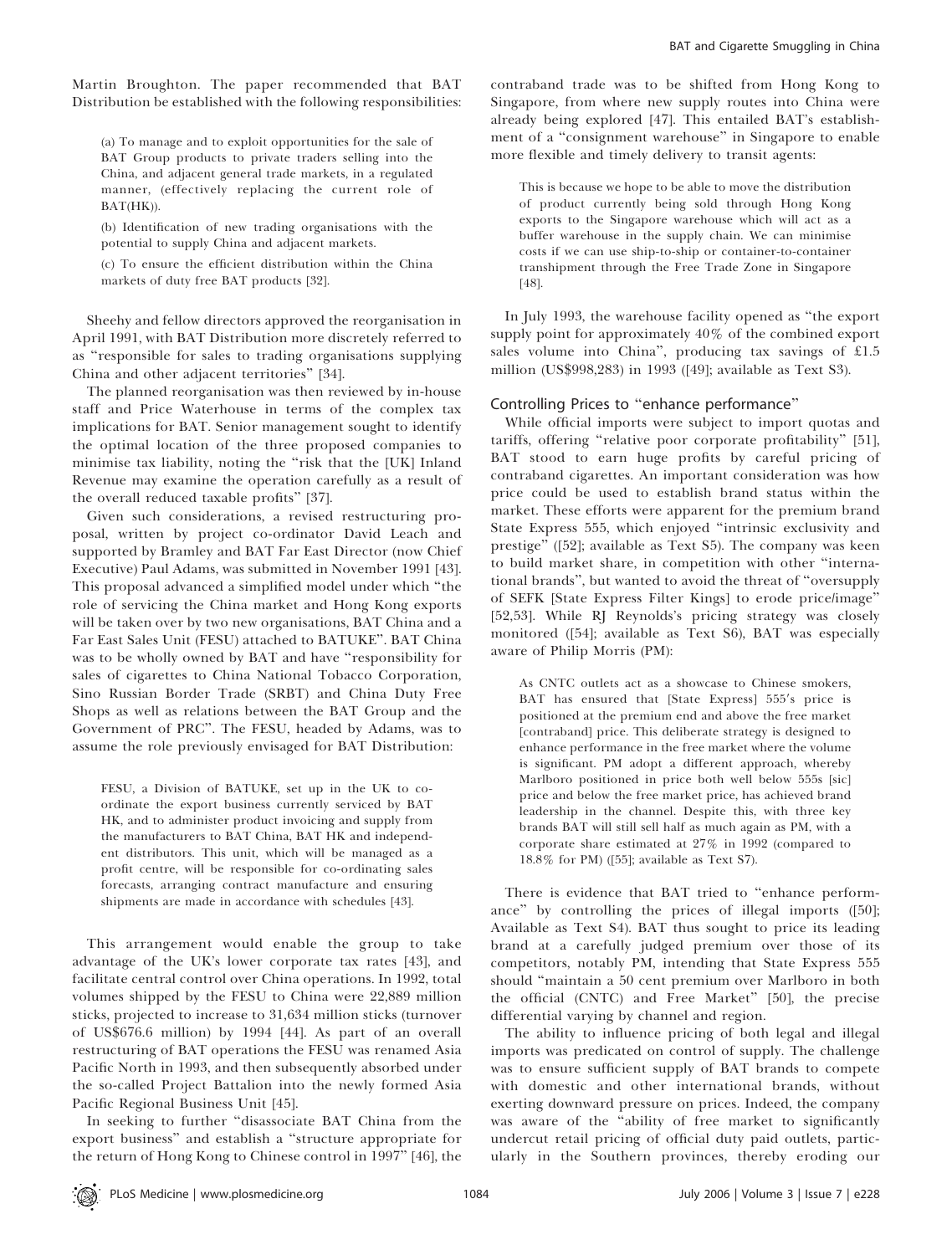potential share performance in official outlets vs free markets'' [53]. For example, BAT became concerned that the price of Brown and Williamson's premium brand, Lucky Strike, needed to be raised on the ''free market'', reportedly "42% below Marlboro" [56]. In seeking to control prices, however, the company faced the potential problem of alternative sources of contraband supplying the market:

The CNTC stores are one small source for leakage into the free market....LSF [Lucky Strike Filter] is in the free market in Guangzhou where its price is half that of MARLBORO. The Brand Owner believes that any significant price increase will just suck in transit and that critical mass is needed before any major price repositioning can be embarked on...([57]; available as Text S8).

This careful balance between supply and price is described by Kam Ka Ng (Research Manager for BAT China):

We could push as many cigarettes as possible, but to maintain a consistent growth in the long term would require a more strategic approach. We feel that we may be milking the cow, and not feeding it enough to maintain its premium positioning...([58]; available as Text S9).

Another complication was the growing presence of counterfeits. By the mid 1990s, there were five sources of foreign cigarette brands in China—cigarettes manufactured locally under licence, legal imports, illegal imports by appointed agents, illegal imports ''leaked'' from legal or illegal suppliers, and counterfeits. A ''significant increase in counterfeit products in China'' [59] was reported in the late 1990s, and was attributed to the decline in both legal and illegal imports following the Asian financial crisis, which pushed ''infringers [counterfeiters] deeper underground'' to make ''use of unknown transit routes'' [60]. As Richard Duncan (BATHK) wrote:

Counterfeit has become a major problem in China, causing a loss to BAT in the order of 40 million pounds per annum. Increasingly, there is evidence that China is becoming a source of counterfeit for markets outside China, counterfeiting brands that are not necessarily sold in China [61].

It is estimated that around two million cartons of counterfeit cigarettes, both domestic and international brands, were sold in China in 1999, double the amount in 1997. The Chinese government believes that, in many cases, local officials are involved. Raids of factories and workshops during 1998 yielded 3.15 billion counterfeit cigarettes [62].

# ''It is important that BAT do not get left behind'' ([63]; Available as Text S10): Smuggling in Pursuit of Global Competitiveness

By the late 1980s, smuggling had become so lucrative that concerns were raised that the pursuit of a joint venture (JV) in China might be counterproductive:

On China, the current view was that the return from exports (including some transit via the USSR) was much higher than from investment. Therefore, a visit by the Chairman [Patrick Sheehy] to Beijing in October (with the

ERT [European Round Table of Industrialists]) might actually be counterproductive if he was under pressure to commit to investment [64].

The company thus approached JV negotiations with relative caution [24]. The strategic question to be answered, according to Paul Adams, was ''why are we looking at JV's rather than a continuation of transit...?'' [65] Estimated sales figures show that ''Hong Kong exports'' comprised 22% of total sales volume and 27% of total profits for BAT in 1992. These proportions were expected to rise to 29% and 31%, respectively, by 1997 [16].

While Hong Kong exports were seen as the ''key to the future [of BAT]'', BAT Head of Corporate Planning Graham Burgess recognised the trade's vulnerability given the ''danger of serious action by the authorities'' [16]. In reviewing the BAT company plan for 1993–1997, BAT Group Planning Coordinator Hilary Barton questioned the sustainability of such rapid growth [66], while Adams cautioned against excessive reliance on FESU sales:

It is clear that we have relied (and I suspect will continue to rely) on Hong Kong Exports/FESU to meet budget and drive BATCo. growth. I understand and accept the realities of this.

However, it occurs to me that our ability to ''make our numbers'' through Hong Kong Exports may have caused us to ease the performance pressures off other markets...[67].

Progress by competitors seeking JVs in China was also a concern. When PM reached agreement in 1993 for Marlboro to be produced locally, a memo from BAT China's Susan Osborne warned of ''serious implications for our GT [general trade] business in China in the medium to longer term'' [68], while Adams feared ''Philip Morris may encourage a G.T. clamp-down'' ([69]; available as Text S11).

Reliance on an increasingly vulnerable contraband trade in the region shaped the extensive reorganisation of BAT operations in 1993 under Projects Rubicon and Battalion. Given ''the increasing 'globality' of the tobacco business'', the need for structural change was recognised ''if BATCo is to fulfil its prime objectives of: (i) growing the value of BAT's brand assets and; (ii) maximising the income stream from each region'' [70]. The reorganisation was ''made necessary, largely because of the spectacular success of the export business in recent years and our expectations that this growth will continue'' [71]. Combined management was seen as ''necessary if we are to remain dynamic and progressive and most importantly, successful in today's competitive business environment'' [72]. The plan to pursue a twin-track strategy to compete with other suppliers is detailed in a memo entitled ''Distribution Initiatives within PRC'':

As long as free market sales remain dominant, alternative routes of distribution of unofficial imports need to be examined, evaluated and, if appropriate, maximised. It is recognised that distribution of our product in China is key to BATCo's long term success and a key objective within BAT China's JV initiative is to achieve widespread distribution networks....

It is important that BAT do not get left behind...BAT would benefit through a wider spread of distribution,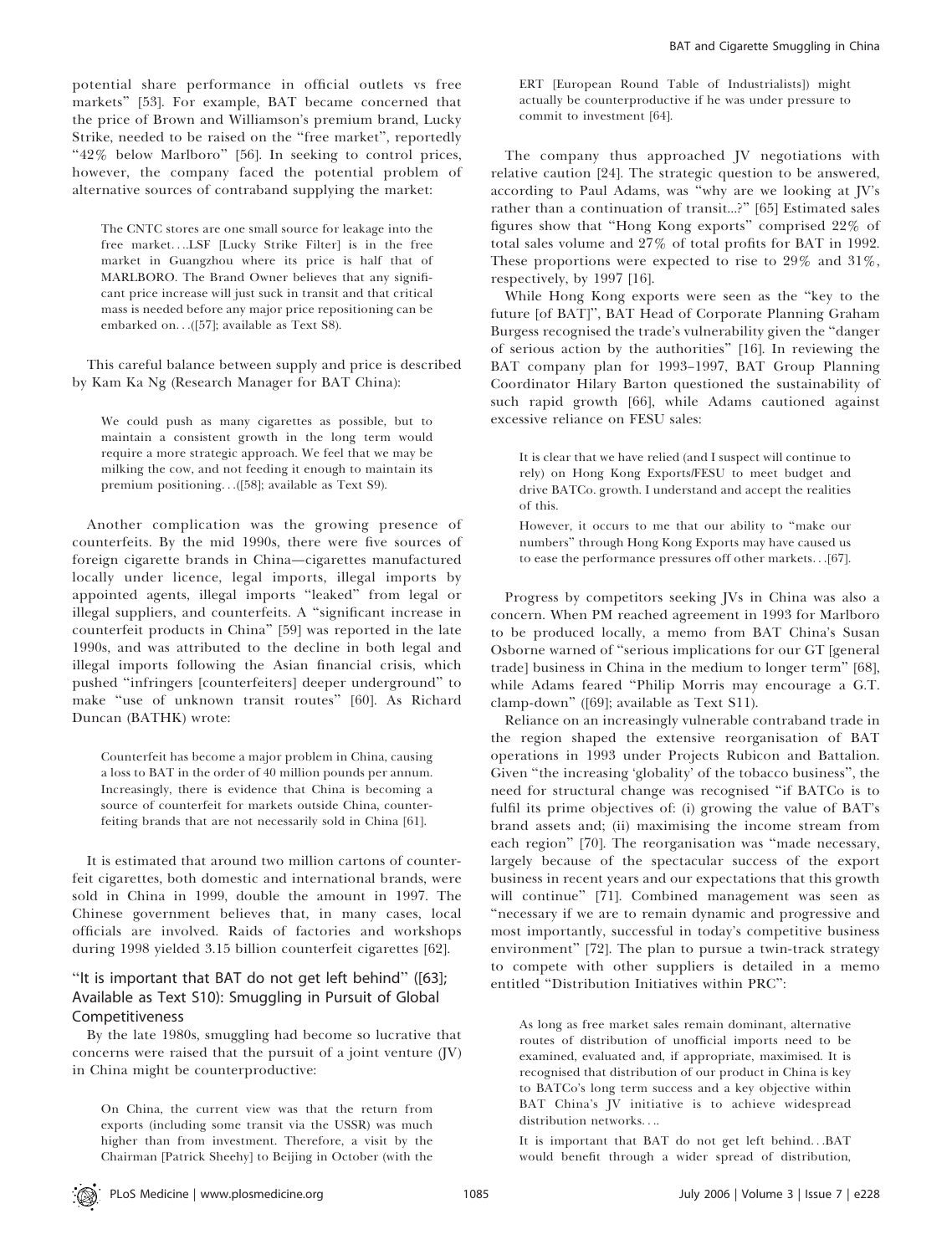As part of BAT's ultimate goal of becoming ''the Premier Tobacco Company in the World'' [71], the company sought to reach other regions within China, with stated plans to ''investigate alternative export routes/customers that will improve direct penetration of UK brands in northern and central provinces'' [73].

## **Discussion**

In common with other TTCs, BAT has depicted smuggling as an inevitable consequence of ''tax differentials, weak border controls, and import restrictions and bans'' [74]. In his speech to the BAT Annual General Meeting in 2003, then Chairman Martin Broughton urged governments to enter into partnership with the industry to combat illicit trade:

Governments must consider whether they want the industry to slip into the hands of traffickers and criminals, or to be run by legitimate, tax-paying companies working to manage a risky product responsibly. Many governments recognize that 'Big Tobacco' is 'Responsible Tobacco' [75].

The documents presented in this paper demonstrate that the separation between ''Big Tobacco'' and ''traffickers and criminals'' has been less stark than such posturing would suggest. While public statements by BAT have portrayed smuggling as ''inimical to our long-term business interests'' [76], internal documents illustrate how the company's strategy in China, nonpareil among its future priorities, centred on the supply, oversight, and control of the illicit trade.

The documents demonstrate that contraband has been a hugely profitable and integral part of BAT operations in China over the past two decades. Initially a means of circumventing restricted access to the Chinese market, it became a hugely profitable income stream. Contraband was then used to build market presence, in competition with other international brands, with supply and price carefully managed. By the early 1990s, smuggling into China represented ''the largest BATCo market'' [48], integral to the growth of BAT overall and its aspirations to supersede PM to become the world's leading tobacco company. For the Chinese government, this illicit trade undermined restrictions on imports, represented an enormous loss of tax revenue, and stimulated demand for premium brand cigarettes.

Alongside this lucrative trade, BAT China, deliberately insulated from such operations, sought to build relations with Chinese officials [43]. Paul Bingham (Marketing Manager, BAT) noted that BAT China's planned medium-term strategy should address ''the ability of BAT to advise the Government generally on tax revenue methods—VAT, excise, direct taxes, oil, alcohol, etc'' [77]. In 1994, Adams cited the smuggling issue in a discussion with the Chinese ambassador to Britain to gain support for a JV:

Demand for our international brands outstrips the supply via the CNTC Friendship Stores and Duty Free shops. This created a black market. Substantial domestic manufacture by a j.v. would provide China with a share in the profits hitherto taken by smugglers....China had much more to gain with us than without us ([78]; available as Text S12).

Yet such lobbying disguises the extent to which BAT has been a critical part of the global smuggling problem, rather than an appropriate partner in its resolution.

Neither BAT nor its senior directors have yet been held accountable, whether via litigation or public inquiry. The United Kingdom has perhaps come closest to pursuing accountability via the concern of the House of Commons Health Select Committee that led to a lengthy investigation by the Department of Trade and Industry. The eventual abandonment of this closed investigation in 2004, and the decision, without publication of its findings, not to pursue a criminal investigation [79], has come amid reports of undue political influence exercised on BAT's behalf at the highest levels of government [80]. This, alongside the continued accumulation of documented evidence of complicity, raises questions that the Health Select Committee might usefully revisit.

Given the inherently transnational nature of smuggling, collective efforts across countries offer the most promising avenue for developing an effective policy response. The FCTC is particularly significant in this respect, particularly given China's ratification of the convention on 11 October 2005. The first international public health treaty negotiated by the World Health Organization, the FCTC both offers an institutional basis to support the broad development of tobacco control and incorporates a clear focus on tobacco smuggling as a core issue in health policy. Indeed, smuggling received a unique degree of attention via the International Conference on Illicit Tobacco Trade [81], reflected in the comparatively detailed coverage afforded the illicit trade via Article 15 [82]. Notwithstanding such progress, however, there is a clear need for the broad obligations of the FCTC to be augmented with more specific measures via the negotiation of a dedicated protocol on the illicit trade in tobacco [83]. Such a protocol should incorporate, among other things, anti-money-laundering provisions, a mandatory tracking system of markings and codes, records of shipments, and a strict liability and compensation system [84,85]. The basis for such a compensation system might be provided by the conditions accepted by Philip Morris International under its 2004 agreement with the European Union [86], a system of binding obligations that contrasts with the weaker voluntary approach of ''memoranda of understanding'' advocated by BAT [87].

#### Supporting Information

Alternative Language Abstract S1. Chinese Translation of the Abstract

Found at DOI: 10.1371/journal.pmed.0030228.sd001 (54 KB PDF).

Text S1. Reference [21]

Found at DOI: 10.1371/journal.pmed.0030228.sd002 (443 KB PDF).

Text S2. Reference [22]

Found at DOI: 10.1371/journal.pmed.0030228.sd003 (3.3 MB PDF).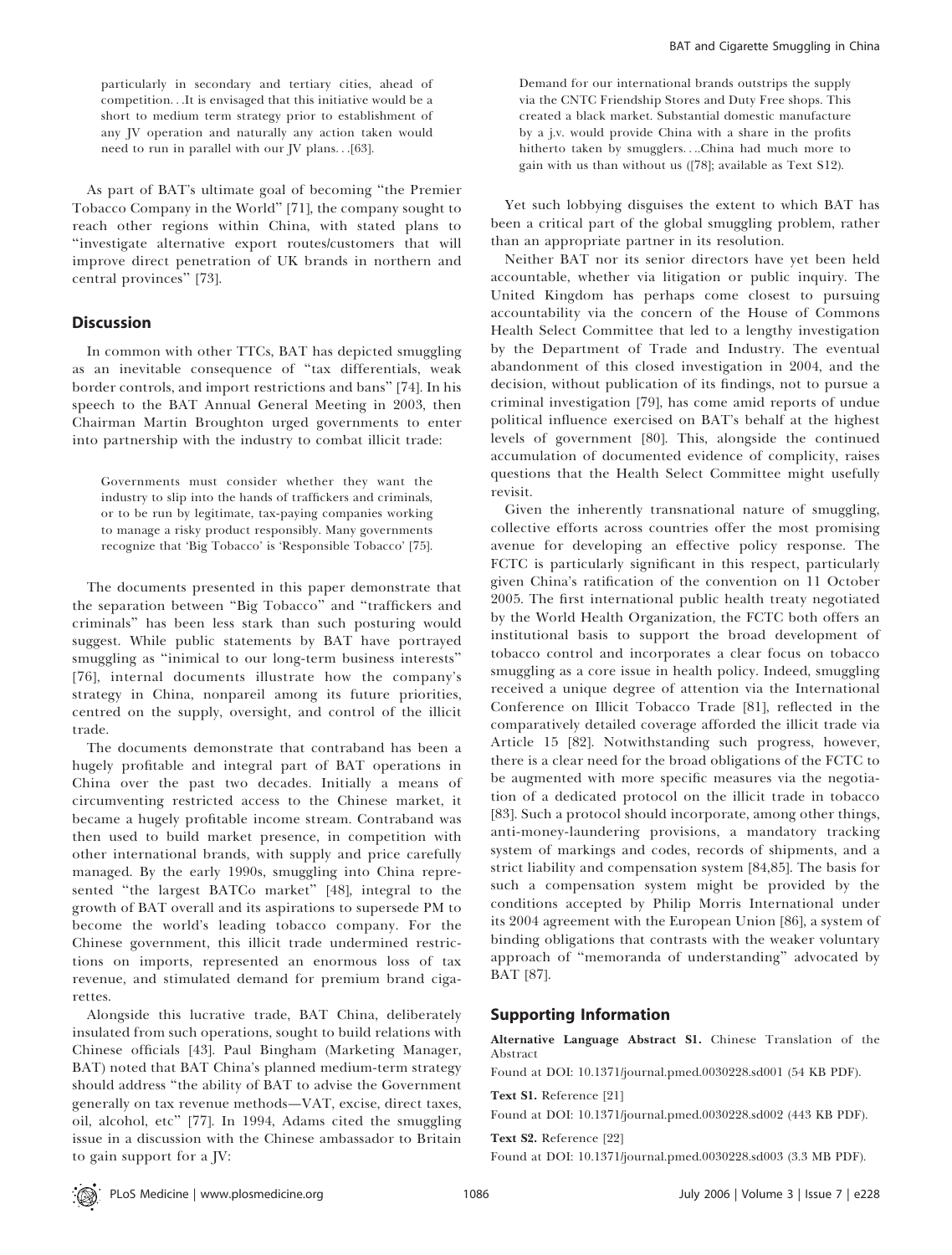Text S3. Reference [49]

Found at DOI: 10.1371/journal.pmed.0030228.sd004 (341 KB PDF).

Text S4. Reference [50]

Found at DOI: 10.1371/journal.pmed.0030228.sd005 (450 KB PDF).

Text S5. Reference [52] Found at DOI: 10.1371/journal.pmed.0030228.sd006 (1 MB PDF).

Text S6. Reference [54]

Found at DOI: 10.1371/journal.pmed.0030228.sd007 (1.9 MB PDF).

Text S7. Reference [55]

Found at DOI: 10.1371/journal.pmed.0030228.sd008 (2.8 MB PDF).

Text S8. Reference [57]

Found at DOI: 10.1371/journal.pmed.0030228.sd009 (2.3 MB PDF).

Text S9. Reference [58]

Found at DOI: 10.1371/journal.pmed.0030228.sd010 (1.1 MB PDF).

Text S10. Reference [63]

Found at DOI: 10.1371/journal.pmed.0030228.sd011 (1.2 MB PDF).

Text S11. Reference [69]

Found at DOI: 10.1371/journal.pmed.0030228.sd012 (812 KB PDF).

Text S12. Reference [78]

Found at DOI: 10.1371/journal.pmed.0030228.sd013 (756 KB PDF).

Protocol S1. Three Supply Routes for Smuggling Cigarettes into China

Found at DOI: 10.1371/journal.pmed.0030228.sd014 (739 KB DOC).

# Acknowledgments

Documents cited in this paper not currently available on the BATDA Web site are provided as supporting information as described above. The authors wish to thank Judith MacKay, Luc Joosens, and Eric LeGresley for providing information helpful to this analysis. Thanks also to Nadja Doyle for her administrative support in producing this paper.

Author contributions. KL searched, reviewed, and indexed documents from the Guildford Depository and BATDA, and drafted the paper based on this analysis.  $\overline{C}$  revised the paper and corroborated the interpretation of documents.

#### References

- 1. Joossens L, Chaloupka F, Merriman D, Yurekli A (2000) Issues in the smuggling of tobacco products. In: Jha P, Chaloupka F, editors. Tobacco control in developing countries. Oxford: Oxford University Press. pp. 393– 406.
- 2. Jha P, Chaloupka F (1999) Curbing the epidemic: Governments and the economics of tobacco control. Washington (D. C.): World Bank. 122 p.
- 3. Merriman D, Yurekli A, Chaloupka F (2000) How big is the worldwide cigarette problem? In: Jha P, Chaloupka F, editors. Tobacco control in developing countries. Oxford: Oxford University Press. pp. 365–392.
- 4. Joossens L, Raw M (2003) Turning off the tap: The real solution to cigarette smuggling. Int J Tuberc Lung Dis 7: 214–222.
- 5. World Health Organization (2003 May) Framework convention on tobacco control. Part IV: Measures relating to the reduction of the supply of tobacco. Available: http://www.who.int/tobacco/framework/final\_text/en/ index6.html. Accessed 30 December 2005.
- 6. International Consortium of Investigative Journalists (2001) Tobacco companies linked to criminal organizations in cigarette smuggling, China. Washington (D. C.): Center for Public Integrity. Available: http://www. publicintegrity.org/report.aspx?aid¼352&sid¼100. Accessed 21 September 2005.
- 7. Collin J, LeGresley E, MacKenzie R, Lawrence S, Lee K (2004) Complicity in contraband: British American Tobacco and cigarette smuggling in Asia. Tob Control 13: ii104–111.
- 8. Gilmore A, McKee M (2004) Moving east: How the transnational tobacco companies gained entry to the emerging markets of the former Soviet Union. Part I: Establishing cigarette imports. Tob Control 13: 143–150.
- 9. Liu RB (2002 March) Step by step. It will take time before foreign cigarette makers can reap the full benefits of China's WTO membership. Tobacco Reporter: 26–28.
- 10. O'Sullivan B, Chapman S (2000) Eyes on the prize: Transnational tobacco companies in China 1976–1997. Tob Control 9: 292–302.
- 11. Liao A (1999) China: Why the crackdown on smuggling is working this time.

Tobacco Asia. Available: http://www.tobaccoasia.com/archive/9902/current/ features/fe1.htm. Accessed 18 July 2005.

- 12. Avery N (1997 October 19) BAT faces Chinese smokescreen. The Independent (London). Available: http://www.findarticles.com/p/articles/ mi\_qn4158/is\_19971019/ai\_n14138572/print. Accessed 19 May 2006.
- 13. Bartlett B (2005 June 23) Hiking cigarette taxes is good for (illegal) business. New York Times. Available: http://www.forces.org/articles/files/nytimes.htm. Accessed 23 January 2006.
- 14. O'Melveny and Myers LLP (2002 March 29) Provisions on administrative penalties for enterprises committing the crime of smuggling or conducting other illegal activities. China Law and Policy. Shanghai: O'Melveny and Myers LLP. Available: http://www.omm.com/webcode/webdata/content/publications/clp020329.pdf. Accessed 26 January 2006.
- 15. Campbell D, Beelman M, Schelzig E (2000 February 2) Paper trail to markets of the East. Guardian Unlimited. Available: http://www.guardian.co. uk/bat/article/0,2763,191290,00.html. Accessed 20 January 2006.
- 16. Burgess G (1992 October 19) Secret: BATCo preview [note to Barry Bramley]. British American Tobacco. Bates No. 502639056–502639062. Available: http://bat.library.ucsf.edu/data/q/j/h/qjh30a99/qjh30a99.pdf. Accessed 10 May 2006.
- 17. Malone RE, Balbach ED (2000) Tobacco industry documents: Treasure trove or quagmire? Tob Control 9: 334–338.
- 18. Bero L (2003) Implications of the tobacco industry documents for public health and policy. Annu Rev Public Health 24: 267–288.
- 19. Lee K, Collin J, Gilmore AB (2004) Looking inside the tobacco industry: Revealing insights from the Guildford Depository. Addiction 99: 394–397.
- 20. Collin J, Lee K, Gilmore AB (2004) Unlocking the corporate documents of British American Tobacco: An invaluable global resource needs radically improved access. Lancet 363: 1746–1747.
- 21. British American Tobacco (1989 August 25) Taiwan transit study. British American Tobacco. Bates No. 302000021. Available from Guildford Depository. Accessed 20 June 2003.
- 22. O'Keeffe PC (1994 June 13) Export channel management, draft. British American Tobacco. Bates No. 50392317–50392326. Available from Guildford Depository. Accessed 20 June 2003.
- 23. Forster N (1994) The analysis of company documentation. In: Cassell C, Symon G, editors. Qualitative methods in organizational research: A practical guide. Sage. 147
- 24. Lee K, Gilmore AB, Collin J (2004) Breaking and re-entering: British American Tobacco in China 1979–2000. Tob Control 13: ii88–95.
- 25. World Health Organization (1997) Tobacco or health: A global status report—Country profiles by region, 1997. Western Pacific—China. Atlanta: Centers for Disease Control and Prevention Tobacco Informatio and Prevention Source. Available: http://www.cdc.gov/tobacco/WHO/china.htm. Accessed 26 January 2006.
- 26. Hong Kong Government Information Services (2005 August 3) Customs make year's largest cigarette haul. Available: http://www3.news.gov.hk/ISD/ ebulletin/en/category/lawandorder/050803/html/050803en08006.htm Accessed 16 May 2006.
- 27. Yang JX (2004 November 23) 'Operation 10.14' stubs out cigar-trafficking ring. China Daily. Available: http://www.chinadaily.com.cn/english/doc/ 2004–11/23/content\_393935.htm. Accessed 20 October 2005.
- 28. [Anonymous] (1992 September 3) Country summary—Hong Kong. British American Tobacco. Bates No. 201764651–201764653. Available: http:// bat.library.ucsf.edu/data/p/h/v/phv00a99/phv00a99.pdf. Accessed 10 May 2006.
- 29. Salter R (1991 January 2) BATCo. Plan 1991–1995. British American Tobacco. Bates No. 201761791. Available: http://bat.library.ucsf.edu/ pageview?a=img&tid=knv20a99&total=2. Accessed 10 May 2006.
- 30. Chaloupka F, Hu T, Warner K, Jacobs R, Yurekli A (2000) The taxation of tobacco products. In: Jha P, Chaloupka F editors. Tobacco control in developing countries. Oxford: Oxford University Press. pp. 238–272.
- 31. Norwell I (1991 December 3) China Q&As [note to David Leach]. British American Tobacco. Bates No. 503117325–503117328. Available: http://bat. library.ucsf.edu/data/u/y/a/uya50a99/uya50a99.pdf. Accessed 10 May 2006.
- 32. Neville MB (1991 March 28) Secret: BAT organisation in China. British American Tobacco United Kingdom and Export. Bates No. 201813500– 201813508. Available: http://bat.library.ucsf.edu/data/r/a/p/rap02a99/ rap02a99.pdf. Accessed 10 May 2006.
- 33. Chun Li (1991 May 16) Meeting on 16 March 1991: Reorganisation of BAT's Hong Kong operations. Hong Kong: British American Tobacco Hong Kong. Bates No. 301131020–301131024. Available: http://bat.library. ucsf.edu/data/o/t/n/otn41a99/otn41a99.pdf. Accessed 10 May 2006.
- 34. Salter R (1991 April 5) China [minutes of meeting]. British American Tobacco. Bates No. 201830213–201830215. Available: http://bat.library.ucsf. edu/data/f/r/s/frs00a99/frs00a99.pdf. Accessed 10 May 2006.
- 35. Neville MB (1991 April 12) Secret: BAT organisation in China. British American Tobacco United Kingdom and Export. Bates No. 201813474– 201813479. Available: http://bat.library.ucsf.edu/data/l/a/p/lap02a99/ lap02a99.pdf. Accessed 10 May 2006.
- 36. Leach D (1991 August 2) Proposed Hong Kong/China re-organisation. British American Tobacco. Bates No. 301131258–301131268. Available: http://bat.library.ucsf.edu/data/w/v/n/wvn41a99/wvn41a99.pdf. Accessed 10 May 2006.
- 37. Salter R (1991 April 18) China re-organisation. British American Tobacco.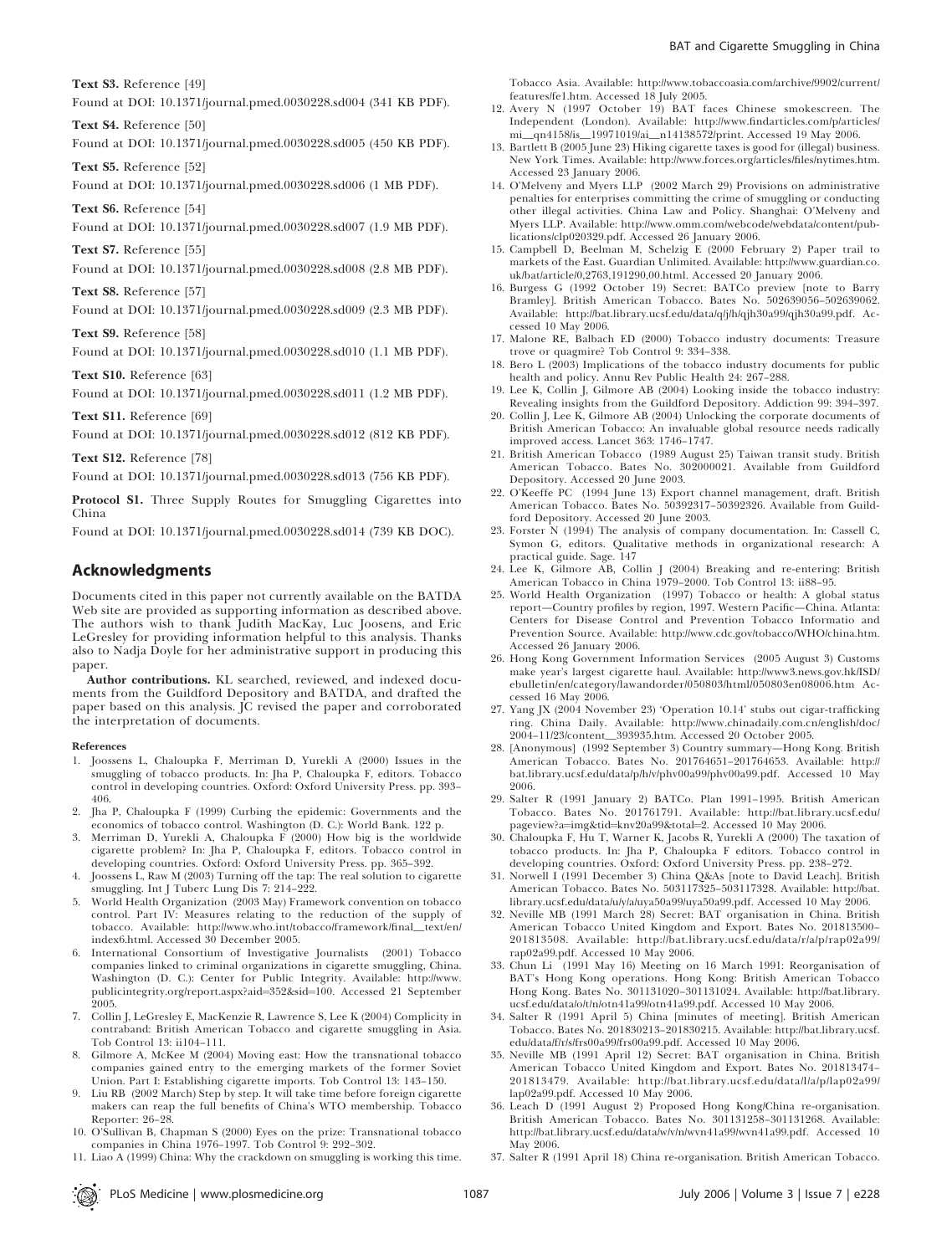- 38. Griffiths Management Limited (1991) A report on its China trade structure for the British-American Tobacco Group: section 1. British American Tobacco. Bates No. 201813661–201813751. Available: http://bat.library.ucsf. edu/data/h/b/p/hbp02a99/hbp02a99.pdf. Accessed 10 May 2006.
- 39. Salter R (1991 March 20) Secret: China. British American Tobacco. Bates No. 201813514–201813515. Available: http://bat.library.ucsf.edu/data/t/a/p/ tap02a99/tap02a99.pdf. Accessed 10 May 2006.
- 40. Griffiths Management Limited (1991) A report on its China trade structure for the British-American Tobacco Group: section 3. British American Tobacco. Bates No. 201813538–201813643. Available: http://bat.library.ucsf. edu/data/f/b/p/fbp02a99/fbp02a99.pdf. Accessed 10 May 2006.
- 41. British American Tobacco (1991) B.A.T. China (official domestic). British American Tobacco. Bates No. 301131214–301131215. Available: http://bat. library.ucsf.edu/data/k/v/n/kvn41a99/kvn41a99.pdf. Accessed 10 May 2006.
- 42. Leach D (1991) Purpose. British American Tobacco. Bates No. 301130954– 301131002. Available: http://bat.library.ucsf.edu/data/k/t/n/ktn41a99/ ktn41a99.pdf. Accessed 10 May 2006.
- 43. Leach D (1991 November 14) Far East re-organisation [note to the Tobacco Executive Committee]. British American Tobacco. Bates No. 202723640– 202723646. Available: http://bat.library.ucsf.edu/data/e/k/l/ekl11a99/ ekl11a99.pdf. Accessed 10 May 2006.
- 44. British American Tobacco (1993 June 1) APN business. British American Tobacco. Bates No. 202783075–202783078. Available: http://bat.library.ucsf. edu/data/f/j/s/fjs11a99/fjs11a99.pdf. Accessed 10 May 2006.
- 45. Dunt K (1995 November 29) Slides from battalion process speech. British American Tobacco. Bates No. 503862434–503862468. Available: http://bat. library.ucsf.edu/data/k/e/l/kel04a99/kel04a99.pdf. Accessed 10 May 2006.
- 46. Owen K (1993 November 18) Secret: BAT China Ltd and BATCo (Hong Kong) Ltd [note to the British American Tobacco Executive Committee]. British American Tobacco. Bates No. 503079671–503079674. Available: http://bat.library.ucsf.edu/data/k/j/i/kji90a99/kji90a99.pdf. Accessed 10 May 2006.
- 47. Leach D (1991 August 21) Existing business structure. British American Tobacco. Bates No. 301131201–301131210. Available: http://bat.library.ucsf. edu/data/i/v/n/ivn41a99/ivn41a99.pdf. Accessed 10 May 2006.
- 48. Duncan R (1992 October 7) Singapore consignment warehouse [note to M. Norsworthy]. British American Tobacco. Bates No. 500004144–500004146. Available: http://bat.library.ucsf.edu/data/l/n/x/lnx31a99/lnx31a99.pdf. Accessed 10 May 2006.
- 49. British American Tobacco (1994 January 14) BATCo 93 objectives versus performance. British American Tobacco. Bates No. 503952873. Available from Guildford Depository. Accessed 20 May 2003.
- 50. British American Tobacco (no date) Pricing strategy [China briefing document]. British American Tobacco. Bates No. 301591553. Available from Guildford Depository. Accessed 22 May 2003.
- 51. British American Tobacco (1993) Sales: Mission statement. British American Tobacco. Bates No. 500323451–500323468. Available: http://bat. library.ucsf.edu/data/j/n/t/jnt01a99/jnt01a99.pdf. Accessed 10 May 2006.
- 52. British American Tobacco (no date) UK brand strategies—China [China briefing document]. British American Tobacco. Bates No. 301591545– 301591547. Available from Guildford Depository. Accessed 22 May 2003.
- 53. British American Tobacco Hong Kong (1991) China: Market assumptions. Hong Kong: British American Tobacco Hong Kong. Bates No. 301783317– 301783323. Available: http://bat.library.ucsf.edu/data/h/t/u/htu31a99/ htu31a99.pdf. Accessed 10 May 2006.
- 54. Lovett N (1993 June 7) Philip Morris pricing strategy [fax to Paul Adams]. British American Tobacco. Bates No. 500014814–500014817. Available from Guildford Depository. Accessed 22 May 2003.
- 55. Chong F (1992 August 28) Briefing note Philip Morris in China [note to Paul Adams]. British American Tobacco. Bates No. 500014974–500014982. Available from Guildford Depository. Accessed 22 May 2003.
- 56. British American Tobacco (1992 May 19) Tobacco strategy review team: Lucky Strike Filter—Review to June 1992. British American Tobacco. Bates No. 500187896–500187897. Available: http://bat.library.ucsf.edu/data/b/h/q/ bhq73a99/bhq73a99.pdf. Accessed 10 May 2006.
- 57. Hacking I (1992 August 28) China visit notes. British American Tobacco. Bates No. 500014860–500014864. Available from Guildford Depository. Accessed 23 May 2003.
- 58. Ng KK (1992 August 17) China market monitor 1992 wave II key findings [letter to Frank Chong]. British American Tobacco. Bates No. 500014910– 500014967. Available from Guildford Depository. Accessed 22 May 2003.
- 59. Philip Morris International (1999 September 10) First half 1999 competitor report. Lausanne (Switzerland): Philip Morris International. Available: http://legacy.library.ucsf.edu/cgi/getdoc?tid=jpd47c00&fmt=pdf&ref=results. Accessed 10 May 2006.
- 60. BATMark Limited (no date) Brand enforcement group in the millennium. Bates No. 325423624–325423633. Available:http://bat.library.ucsf.edu/data/ x/x/i/xxi61a99/xxi61a99.pdf. Accessed 10 May 2006.
- 61. Duncan R (1999 September 5) Anti-counterfeit activities [E-mail to Tony Johnston]. British American Tobacco. Bates No. 325423582. Available: http://bat.library.ucsf.edu/data/w/x/i/wxi61a99/wxi61a99.pdf. Accessed 10 May 2006.
- 62. British American Tobacco (1999 December 6) Counterfeit cigarettes in

China: Response to enquiry from the Daily Mail 6/12/99. British American Tobacco. Bates No. 321357524. Available: http://bat.library.ucsf.edu/data/a/ g/s/ags03a99/ags03a99.pdf. Accessed 10 May 2006.

- 63. Lovett N (1993 November 18) Distribution initiatives within PRC. British American Tobacco. Bates No. 500014779–500014780. Available from Guildford Depository. Accessed 20 May 2003.
- 64. Salter R (1989 April 14) BATCo. British American Tobacco. Bates No. 201755346. Available: http://bat.library.ucsf.edu/data/w/w/a/wwa40a99/ wwa40a99.pdf. Accessed 10 May 2006.
- 65. Adams P (1992 October 27) [Fax to N. G. Brookes]. British American Tobacco. Bates No. 500015600. Available: http://bat.library.ucsf.edu/data/v/ p/p/vpp90a99/vpp90a99.pdf. Accessed 10 May 2006.
- 66. Barton H (1992 October 16) BATCo. Plan preview 1993–1997. British American Tobacco. Bates No. 202707002–202707003. Available: http://bat. library.ucsf.edu/data/k/e/h/keh80a99/keh80a99.pdf. Accessed 10 May 2006.
- 67. Adams P (1992 October 1) Secret: 1993 BAT Co. plan [note to Barry Bramley]. British American Tobacco. Bates No. 500015646. Available: http:// bat.library.ucsf.edu/data/o/r/p/orp90a99/orp90a99.pdf. Accessed 10 May 2006.
- 68. Osborne S (1993 August 13) Secret: PM JV China [memo to Jimmi Rembiszewski]. British American Tobacco. Bates No. 500199483– 500199484. Available from Guildford Depository. Accessed 20 May 2003.
- 69. Adams P (1993 August 19) China—JV'S [letter to Ulrich Herter]. British American Tobacco. Bates No. 500015980–500015982. Available from Guildford Depository. Accessed 20 May 2003.
- 70. Norsworthy M (1992 March 3) Proposed reorganisation of BATCo and BATUKE (Project Rubicon). British American Tobacco. Bates No. 400789189–400789209. Available: http://bat.library.ucsf.edu/data/d/e/d/ ded63a99/ded63a99.pdf. Accessed 10 May 2006.
- 71. Watt E (no date) BAT: ''Getting to number 1''—How BAT becomes the premier tobacco company in the world. British American Tobacco. Bates No. 503955773–503955781. Available: http://bat.library.ucsf.edu/data/i/z/s/ izs73a99/izs73a99.pdf. Accessed 10 May 2006.
- 72. Bramley B (1993 January 6) A letter to all BATCo employees from Barry Bramley. British American Tobacco. Bates No. 400273978. Available: http:// bat.library.ucsf.edu/data/t/n/d/tnd63a99/tnd63a99.pdf. Accessed 10 May 2006.
- 73. British American Tobacco (1993) China—SE555 1993–1997. British American Tobacco. Bates No. 500199391–500199403. Available from Guildford Depository. Accessed 21 May 2003.
- 74. British American Tobacco (2005 August 10) Smuggling: Our view. Available: http://www.bat.co.uk./OneWeb/sites/uk\_\_3mnfen.nsf/ vwPagesWebLive/DO52AEDL?opendocument&SID=&DTC=&TMP=1. Accessed 10 May 2006.
- 75. Broughton M (2003 April 15) Speech by Martin Broughton at the British American Tobacco annual general meeting. British American Tobacco. Available: http://www.bat.co.uk./OneWeb/sites/uk\_\_3mnfen.nsf/ vwPagesWebLive/DO52AELS?opendocument&SID=&DTC=&TMP=1. Accessed 10 September 2005.
- 76. British American Tobacco (2000 March 8) Supplementary memorandum by British American Tobacco (TB 28F): Smuggling allegations. United Kingdom House of Commons Select Committee on Health: Second report 1999–2000— Appendices to the minutes of evidence. United Kingdom Parliament. Available: http://www.parliament.the-stationery-office.co.uk/pa/ cm199900/cmselect/cmhealth/27/27ap28.htm. Accessed 5 September 2005.
- 77. Bingham P (1992 December 1) China [note to Paul Adams]. British American Tobacco. Bates No. 500053783. Available: http://bat.library.ucsf. edu/data/g/o/c/goc31a99/goc31a99.pdf. Accessed 10 May 2006.
- 78. Adams P (1994 June 29) China—J.V. British American Tobacco. Bates No. 502616630–502616631. Available from Guildford Depository. Accessed 20 May 2003.
- 79. United Kingdom Department of Trade and Industry (2004 March 26) British American Tobacco. News release P/2004/118. Available: http://www. sustainability-index.com/djsi\_pdf/DTI%20news.pdf. Accessed 24 June 2004.
- 80. Evans R, Leigh D, Maguire K (2004 October 27) Tobacco firm gained secret access to Blair. Guardian Unlimited. Available: http://www.guardian.co.uk/ uk\_news/story/0,3604,1336810,00.html. Accessed 20 January 2006.
- 81. United States Bureau of Alcohol, Tobacco, Firearms, and Explosives (2002) White paper: Conference goals.International Conference on Illicit Tobacco Trade; 2002 30 July–1 August; New York, New York. Washington (D. C.): United States Bureau of Alcohol, Tobacco, Firearms, and Explosives Available: http://www.atf.treas.gov/tobacco/icitt/icittfinalwhitepaper.pdf. Accessed 19 December 2005.
- 82. World Health Organization (2003 May) WHO framework convention on tobacco control. Geneva: World Health Organization. Available: http:// www.who.int/entity/tobacco/framework/WHO\_FCTC\_english.pdf. Accessed 19 January 2006.
- 83. Boister N, Burchill R (2002) Stopping the smugglers: Proposals for an additional protocol to the World Health Organization's Framework Convention on Tobacco Control. Melbourne J Int Law 3: 33–52.
- 84. Framework Convention Alliance (2005) FCTC COP-1 briefing paper #3: FCA briefing paper setting out why COP-1 should prioritise starting a process to develop a protocol to combat the illegal tobacco trade.